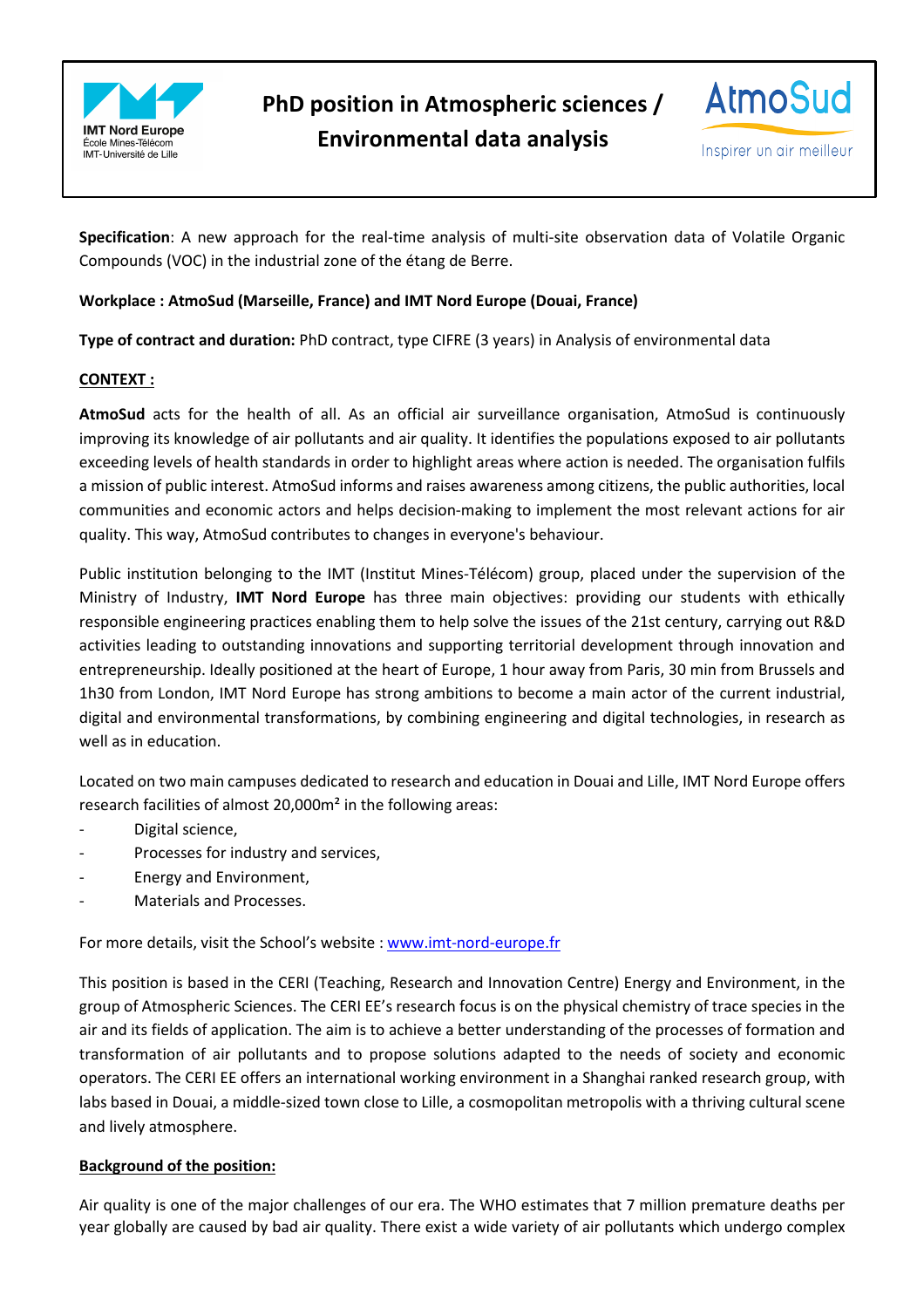physical and chemical processes. The term Volatile Organic Compounds (VOC) regroups a large variety of compounds, of which only a few are currently subjected to regulatory levels in France (e.g. benzene, 1,2 butadiene). However, these VOC play a crucial role in the atmosphere, notably as precursors of ozone and particulate matter. VOC can have a direct impact on human health, particularly in proximity of their sources, where concentrations are the highest. For these reasons, the French agencies of air quality surveillance (ASQAA), such as AtmoSud, are deploying systematic measurements of VOC levels in certain zones of interest, where exposition is high.

VOC sources, that can be natural or anthropogenic, are multiple, making the understanding of the links between sources and measurements of VOCs in ambient air often very complex. However, with high resolution multispecies observation and the use of data processing techniques such as PMF (Positive Factor Matrix), it is possible to attribute chemical signatures to certain determining factors (sources, processes, meteorology). Industrial areas in the vicinity of urbanised areas, such as the étang de Berre area in the Provence-Alpes-Côtes d'Azur region, show high VOC emissions from very heterogeneous sources. Therefore, AtmoSud has set up an observation network around this area of interest, including continuous measurements of a selection of VOCs. The variety of sources, the local meteorology characterised by intense sunshine and contrasting wind regimes, and the particular atmospheric dynamics in a coastal zone, make the understanding of determining factors of VOC pollution events particularly complicated. In addition, the use of advanced data analysis methods requires large observation databases of excellent quality in order to have the high variability due to contrasting situations that is needed for the data analysis. The processing methodologies are still underdeveloped for these pollutants and do not currently allow for rapid information and preventive actions.

In this context, the PhD project aims to develop new methods to process the data measured on AtmoSud's instrumented sites around the étang de Berre, in order to (1) continuously qualify the data according to criteria to be defined, (2) to detect VOC pollution in near-real time and (3) identify the main determinants of these events (weather, source, etc.). These elements will constitute the learning basis for the development of a predictive approach.

This CIFRE thesis will be divided into two periods of time: the first period will be at AtmoSud (Marseille), where the PhD student will follow VOC measurements on different sites; the second period will be at IMT NE (Douai) where the research group will provide support on data processing tools and guidance for the research project and publications. The candidate will be enrolled at the Doctoral School SMRE of Lille and will benefit from its doctoral training offer.

## **REQUIRED PROFILE :**

Before the start of the PhD, the candidate must have obtained a master in Atmospheric Science or environmental data analysis.

| <b>Skills</b>                                     | Knowledge                                      |
|---------------------------------------------------|------------------------------------------------|
| Good level of English, both orally and in writing | A background in atmospheric chemistry          |
| Experience in scientific coding (R, Python) or    | Knowledge in dispersion of pollutants or       |
| experience with data treatment (Matlab, Igor)     | understanding of meteorology in the            |
| to conduct individual<br>Competency<br>and        | troposphere                                    |
| collaborative (research) projects                 | Having a background in analytical chemistry is |
| Demonstrated good communication skills, both      | considered a plus                              |
| and writing, are essential<br>(reports.<br>oral   |                                                |
| presentations)                                    |                                                |
|                                                   |                                                |

## **CONDITIONS :**

The PhD funding is offered on a full-time basis for a period of 36 months with a starting date aimed on 01/10/2022 (temporary contract). The successful student will be part of the Doctoral School SMRE of Lille and at the end of his/her/their contract graduate from IMT Nord Europe.